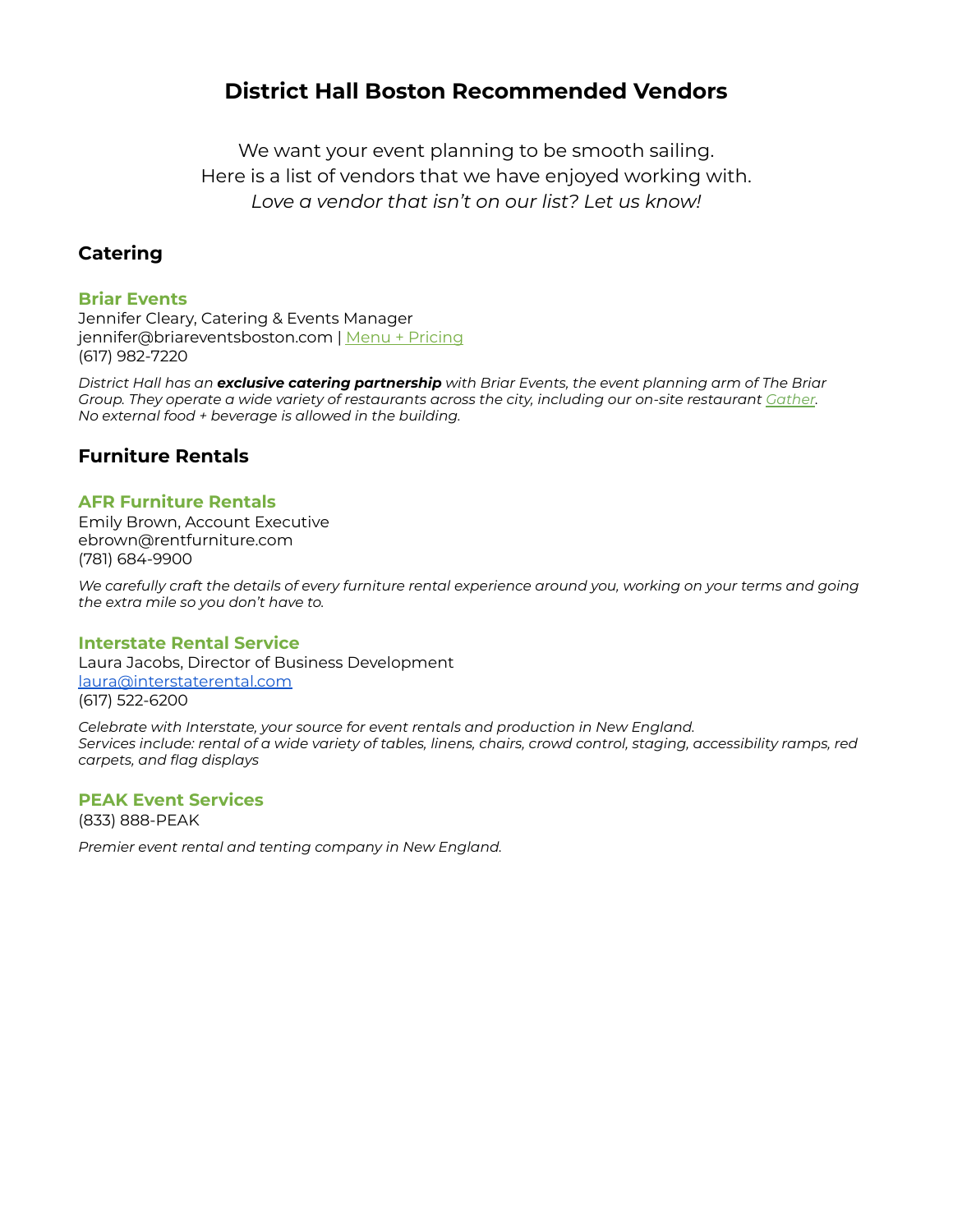# **Audio / Visual + Entertainment**

## **Stagedge**

Mark Gionet, Account Executive mgionet@stagedge.com (978) 670-4049

*Stagedge is proud to be one of the nation's leading production companies dedicated to conceiving, creating, and executing immersive brand experiences through live & virtual events and media production domestically, and around the world. Audio, lighting, video, recording, scenic, and live streaming services.*

*\*Stagedge is District Hall's Preferred Hybrid Event Vendor\**

### **Event Sound & Video**

Scott Horgan, Director of Operations scott@avrental.net (508) 668-6858

*Event Sound and Video is a 20 year old company offering personalized AV solutions for every budget. Services include: AV support and production*

## **DJ Backspin Entertainment**

Freddy Fontaine, Owner/DJ bspinmusic@gmail.com (774) 259-0107

*Let DJ Backspin Entertainment create magical moments through music for your next event! Services include: DJ entertainment, professional uplighting, + event planning for all occasions*

## **Hotels**

### **The Envoy Hotel**

Marc Kruger, Director of Sales & Marketing mkruger@theenvoyhotel.com (508) 951-0064

*AAA Four-Diamond Hotel with views oriented to the water, Outlook Kitchen & Bar with Chopped Champion* Executive Chef Tatiana Rosana serves one of a kind local fare, Lookout Rooftop is both stunning and chill, *making The Envoy a beacon for the new frontier. Services include: hotel rooms, reception space, + rooftop bar*

### **Yotel**

Mary Beth Klicks, Business Sales Transient Manager marybeth.klics@yotel.com 617-377-4609

*Take in the views across Boston Seaport*